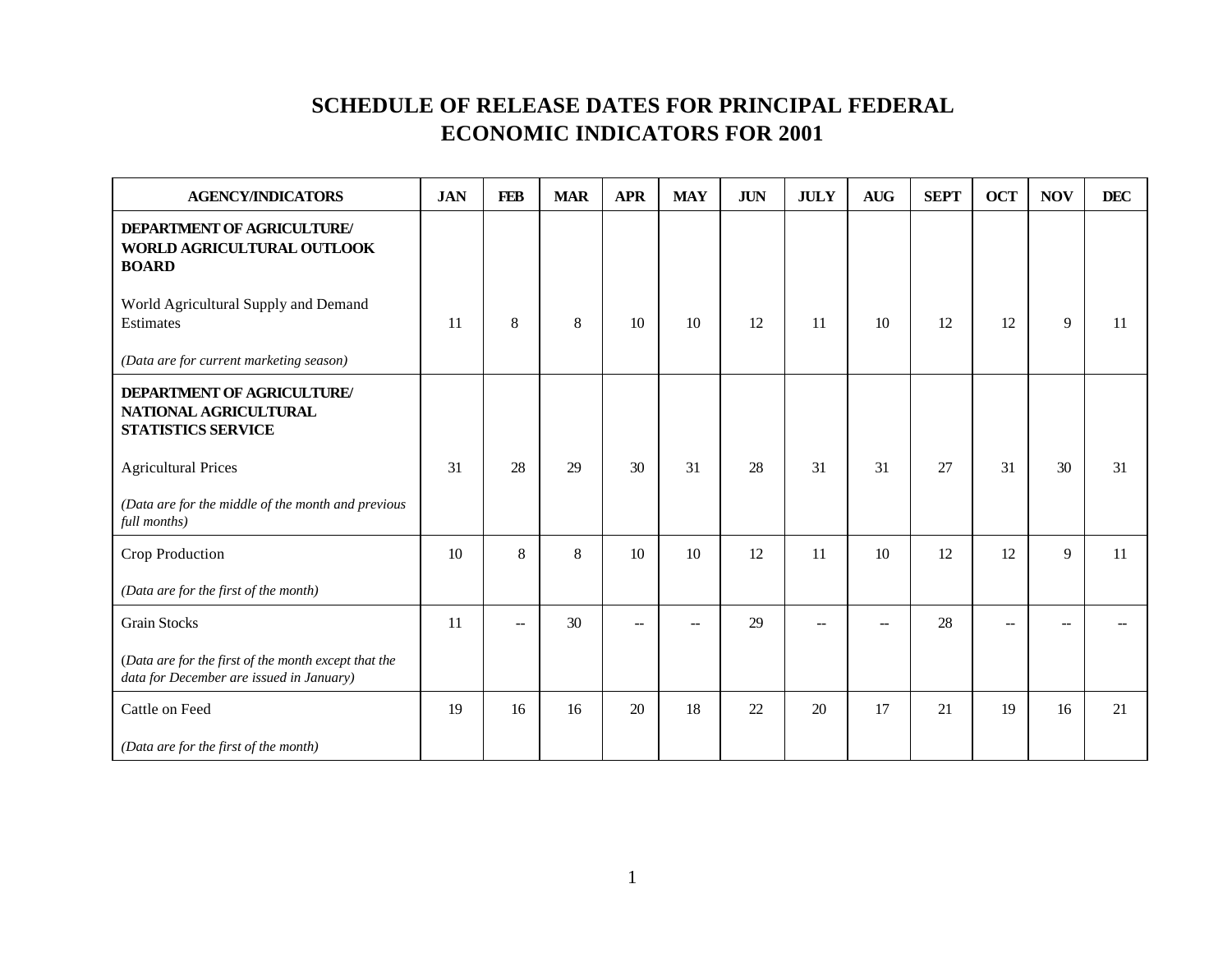| <b>AGENCY/INDICATORS</b>                                                                             | <b>JAN</b> | <b>FEB</b>               | <b>MAR</b> | <b>APR</b>     | <b>MAY</b> | <b>JUN</b>   | <b>JULY</b> | <b>AUG</b>     | <b>SEPT</b>    | <b>OCT</b>     | <b>NOV</b>  | <b>DEC</b> |
|------------------------------------------------------------------------------------------------------|------------|--------------------------|------------|----------------|------------|--------------|-------------|----------------|----------------|----------------|-------------|------------|
| <b>DEPARTMENT OF AGRICULTURE /</b><br>NATIONAL AGRICULTURAL<br><b>STATISTICS SERVICE - CONTINUED</b> |            |                          |            |                |            |              |             |                |                |                |             |            |
| Hogs and Pigs                                                                                        |            | $\overline{\phantom{m}}$ | 30         | $-$            | $-$        | 29           |             | $\overline{a}$ | 28             | $\overline{a}$ |             | 28         |
| (Data are for the first of the month)                                                                |            |                          |            |                |            |              |             |                |                |                |             |            |
| Plantings                                                                                            |            | $-$                      | 30         | $-$            | --         | 29           |             | $-$            |                |                |             |            |
| (Data are collected during the first half of March<br>and June)                                      |            |                          |            |                |            |              |             |                |                |                |             |            |
| DEPARTMENT OF AGRICULTURE /<br>FOREIGN AGRICULTURAL SERVICE                                          |            |                          |            |                |            |              |             |                |                |                |             |            |
| World Agricultural Production                                                                        | 10         | 8                        | 8          | 10             | 10         | 12           | 11          | 10             | 12             | 12             | $\mathbf Q$ | 11         |
| (Foreign data are based on the most recent<br>information up to the time of publication)             |            |                          |            |                |            |              |             |                |                |                |             |            |
| <b>DEPARTMENT OF COMMERCE /</b><br><b>BUREAU OF THE CENSUS</b>                                       |            |                          |            |                |            |              |             |                |                |                |             |            |
| Construction Put in Place                                                                            | 3          | $\mathbf{1}$             | 1          | $\overline{2}$ | 1          | $\mathbf{1}$ | 2           | $\mathbf{1}$   | $\overline{4}$ | -1             |             | 3          |
| (Data are for second month previous)                                                                 |            |                          |            |                |            |              |             |                |                |                |             |            |
| Housing Starts and Building Permits/<br>New Residential Construction                                 | 18         | 16                       | 16         | 17             | 16         | 19           | 18          | 16             | 20             | 17             | 19          | 18         |
| (Data are for the previous month)                                                                    |            |                          |            |                |            |              |             |                |                |                |             |            |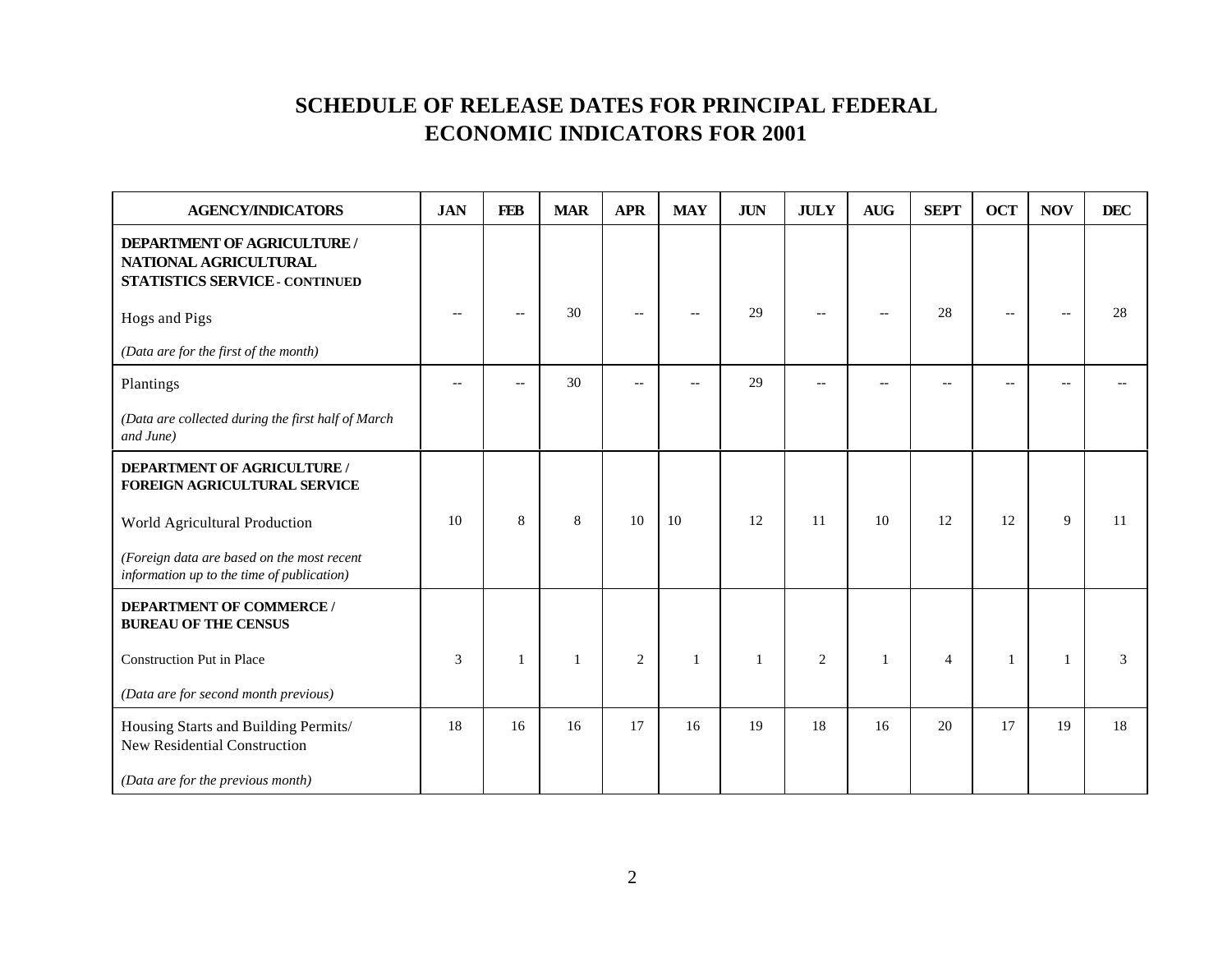| <b>AGENCY/INDICATORS</b>                                                                  | <b>JAN</b> | <b>FEB</b>     | <b>MAR</b> | <b>APR</b>     | <b>MAY</b> | $\mathbf{J}\mathbf{U}\mathbf{N}$ | <b>JULY</b> | $\mathbf{A}\mathbf{U}\mathbf{G}$ | <b>SEPT</b>              | <b>OCT</b>     | <b>NOV</b>     | DEC |
|-------------------------------------------------------------------------------------------|------------|----------------|------------|----------------|------------|----------------------------------|-------------|----------------------------------|--------------------------|----------------|----------------|-----|
| <b>DEPARTMENT OF COMMERCE /</b><br><b>BUREAU OF THE CENSUS</b><br><b>CONTINUED</b>        |            |                |            |                |            |                                  |             |                                  |                          |                |                |     |
| New One-Family Houses Sold and For Sale                                                   | 5<br>31    | 27             | 26         | 25             | 24         | 26                               | 27          | 24                               | 27                       | 26             | 29             | 28  |
| (Releases early in month are for second month<br>previous; others are for previous month) |            |                |            |                |            |                                  |             |                                  |                          |                |                |     |
| <b>Wholesale Trade</b>                                                                    | 10         | 8              | 9          | 6              | $\,8\,$    | $7\phantom{.0}$                  | 10          | 8                                | $\tau$                   | 10             | $\tau$         | 11  |
| (Data are for second month previous)                                                      |            |                |            |                |            |                                  |             |                                  |                          |                |                |     |
| <b>Advance Retail Sales</b>                                                               | 12         | 13             | 13         | 12             | 11         | 13                               | 13          | 14                               | 14                       | 12             | 14             | 13  |
| (Data are for previous month)                                                             |            |                |            |                |            |                                  |             |                                  |                          |                |                |     |
| U.S. International Trade in Goods and<br>Services 1/                                      |            |                |            |                |            |                                  |             |                                  |                          |                |                |     |
| (Data are for second month previous)                                                      | 19         | 21             | 20         | 18             | 18         | 21                               | 19          | 17                               | 19                       | 19             | 20             | 19  |
| Manufacturing and Trade: Inventories and<br><b>Sales</b>                                  | 16         | 14             | 14         | 13             | 14         | 14                               | 16          | 15                               | 17                       | 15             | 15             | 14  |
| (Data are for second month previous)                                                      |            |                |            |                |            |                                  |             |                                  |                          |                |                |     |
| Manufacturers' Shipments, Inventories, and<br>Orders                                      | 4          | $\overline{2}$ | 6          | $\overline{3}$ | 2          | $\overline{5}$                   | 3           | $\overline{2}$                   | $\overline{\phantom{m}}$ | $\overline{4}$ | $\mathfrak{D}$ | б.  |
| (Releases early in month are for second month<br>previous; others are for previous month) |            |                |            |                |            |                                  |             | 31                               |                          |                |                |     |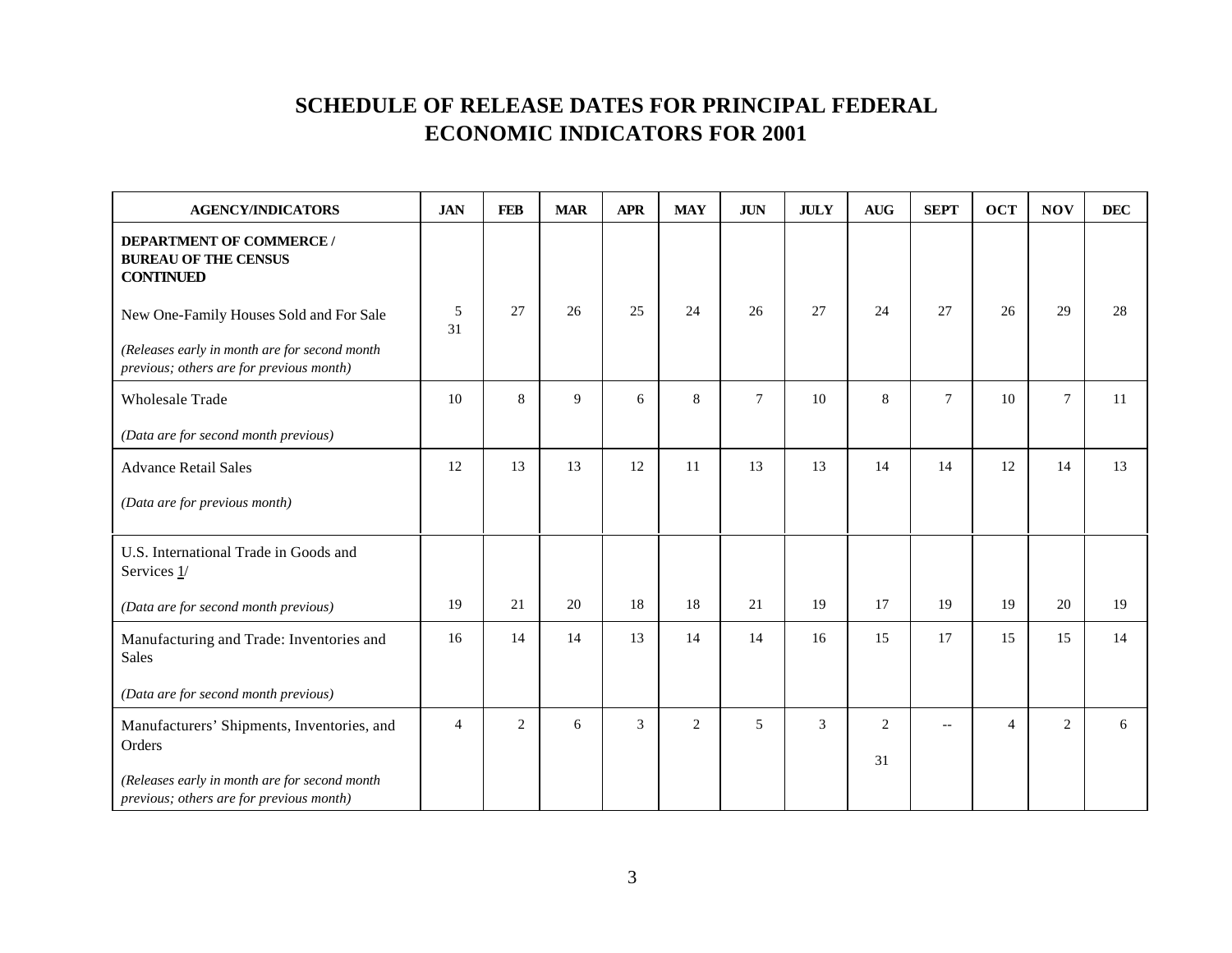| <b>AGENCY/INDICATORS</b>                                                                                                  | <b>JAN</b>   | <b>FEB</b> | <b>MAR</b> | <b>APR</b>        | <b>MAY</b>     | <b>JUN</b>        | <b>JULY</b>  | $\mbox{\bf A} \mbox{\bf U} \mbox{\bf G}$ | <b>SEPT</b>              | <b>OCT</b>   | <b>NOV</b> | <b>DEC</b>         |
|---------------------------------------------------------------------------------------------------------------------------|--------------|------------|------------|-------------------|----------------|-------------------|--------------|------------------------------------------|--------------------------|--------------|------------|--------------------|
| <b>DEPARTMENT OF COMMERCE/</b><br><b>BUREAU OF THE CENSUS -</b><br><b>CONTINUED</b>                                       |              |            |            |                   |                |                   |              |                                          |                          |              |            |                    |
| Advance Report on Durable Goods<br>Manufacturers' Shipments and Orders                                                    | 26           | 27         | 27         | 25                | 25             | 26                | 26           | 24                                       | 27                       | 25           | 29         | 28                 |
| (Data are for previous month)                                                                                             |              |            |            |                   |                |                   |              |                                          |                          |              |            |                    |
| Quarterly Financial Report -<br>Manufacturing, Mining, and Wholesale<br>Trade<br>(Reference periods shown in parenthesis) |              |            | $\sim$     | 5<br>(4Q)<br>(00) | $\overline{a}$ | 15<br>(1Q)<br>01) |              |                                          | 14<br>(2Q)<br>(01)       |              |            | 14<br>(3Q)<br>(01) |
| Quarterly Financial Report --<br>Retail 2/                                                                                | 11           |            | --         | 5                 | $-$            | $\overline{a}$    | 17           |                                          | $\overline{a}$           | 16           |            |                    |
| (Reference period shown in parenthesis)                                                                                   | (3Q)<br>00   |            |            | (4Q)<br>(00)      |                |                   | (1Q)<br>'01) |                                          |                          | (2Q)<br>01)  |            |                    |
| <b>Housing Vacancies</b>                                                                                                  | 29           |            |            | 26                | --             |                   | 26           |                                          | $\overline{\phantom{a}}$ | 25           |            |                    |
| (Reference period shown in parenthesis)                                                                                   | (4Q)<br>(00) |            |            | (1Q)<br>(01)      |                |                   | (2Q)<br>01)  |                                          |                          | (3Q)<br>(01) |            |                    |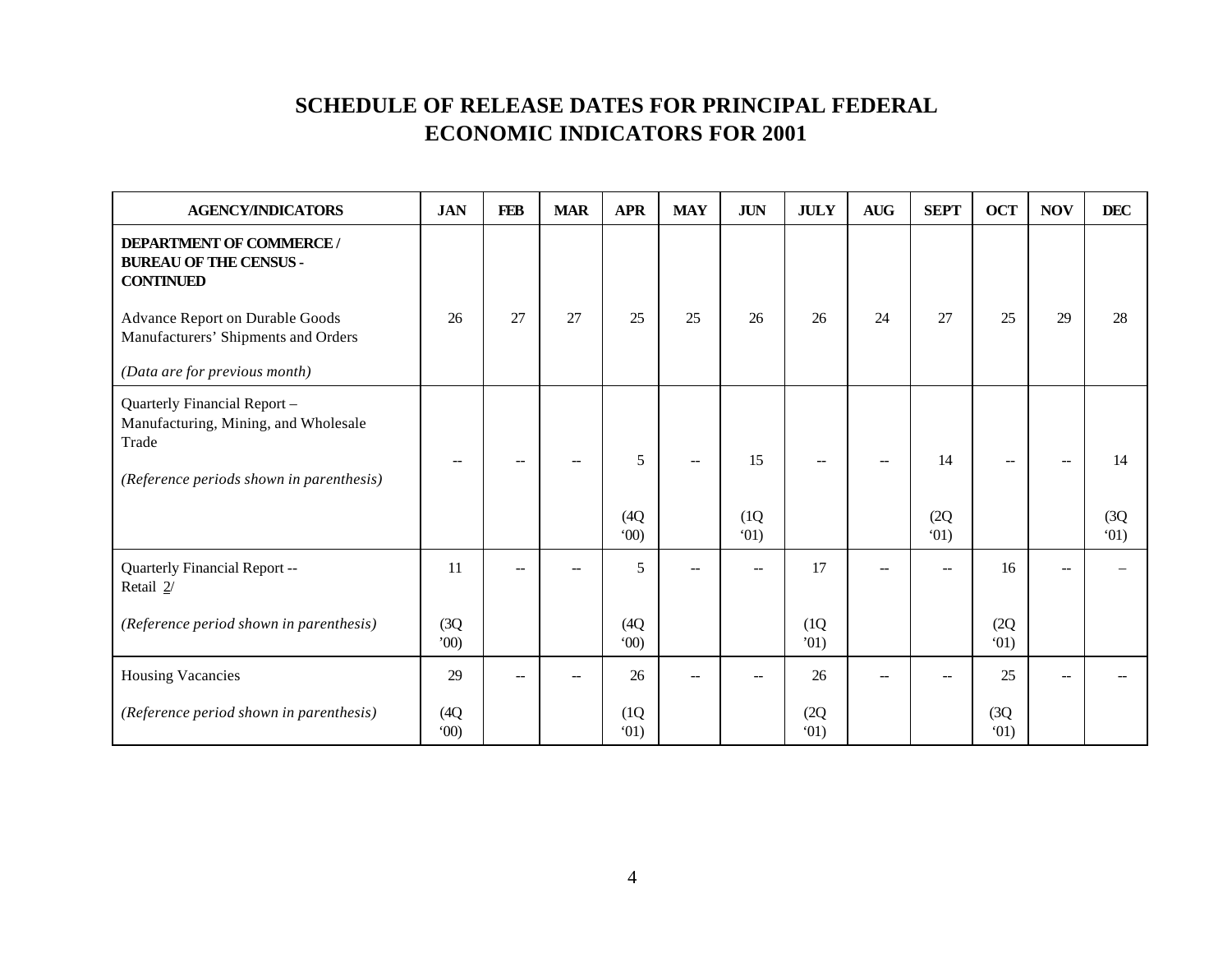| <b>AGENCY/INDICATORS</b>                                                   | <b>JAN</b>               | <b>FEB</b>   | <b>MAR</b>         | <b>APR</b>  | <b>MAY</b>   | <b>JUN</b>               | <b>JULY</b>  | $\mathbf{A}\mathbf{U}\mathbf{G}$ | <b>SEPT</b>              | <b>OCT</b>   | <b>NOV</b>   | <b>DEC</b>         |
|----------------------------------------------------------------------------|--------------------------|--------------|--------------------|-------------|--------------|--------------------------|--------------|----------------------------------|--------------------------|--------------|--------------|--------------------|
| <b>DEPARTMENT OF COMMERCE/</b><br><b>BUREAU OF ECONOMIC ANALYSIS</b>       |                          |              |                    |             |              |                          |              |                                  |                          |              |              |                    |
| Personal Income and Outlays                                                | $\overline{\phantom{a}}$ |              | 30                 | 30          | 29           | $\overline{\phantom{a}}$ | 2<br>31      | 30                               | $\overline{\phantom{a}}$ |              |              | 3<br>21            |
| (Data are generally for second month<br><i>previous</i> )                  |                          |              |                    |             |              |                          |              |                                  |                          |              |              |                    |
| <b>Gross Domestic Product</b>                                              | 31                       | 28           | 29                 | 27          | 25           | 29                       | 27           | 29                               | 28                       | 31           | 30           | 21                 |
| (Advance, preliminary, and final estimates<br>are issued for each quarter) | (4Q)<br>(00)             | (4Q)<br>(00) | (4Q)<br>(00)       | (1Q)<br>01) | (1Q)<br>(01) | (1Q)<br>(01)             | (2Q)<br>(01) | (2Q)<br>(01)                     | (2Q)<br>(01)             | (3Q)<br>(01) | (3Q)<br>(01) | (3Q)<br>(01)       |
| Corporate Profits                                                          |                          |              | 29                 | --          | 25           | 29                       |              | 29                               | 28                       | --           | 30           | 21                 |
| (Reference period shown in parenthesis)                                    |                          |              | (4Q)<br>(00)       |             | (1Q)<br>(01) | (1Q)<br>01)              |              | (2Q)<br>(01)                     | (2Q)<br>(01)             |              | (3Q)<br>(01) | (3Q)<br>(01)       |
| U.S. International Trade in Goods and<br>Services $1/$                     | 19                       | 21           | 20                 | 18          | 18           | 21                       | 19           | 17                               | 19                       | 19           | 20           | 19                 |
| (Data are for second month previous)                                       |                          |              |                    |             |              |                          |              |                                  |                          |              |              |                    |
| <b>U.S.</b> International Transactions<br>(Data are for previous quarter)  |                          |              | 15<br>(4Q)<br>(00) | $-$         |              | 21<br>(1Q)<br>(01)       |              |                                  | 12<br>(2Q)<br>(01)       |              |              | 12<br>(3Q)<br>(01) |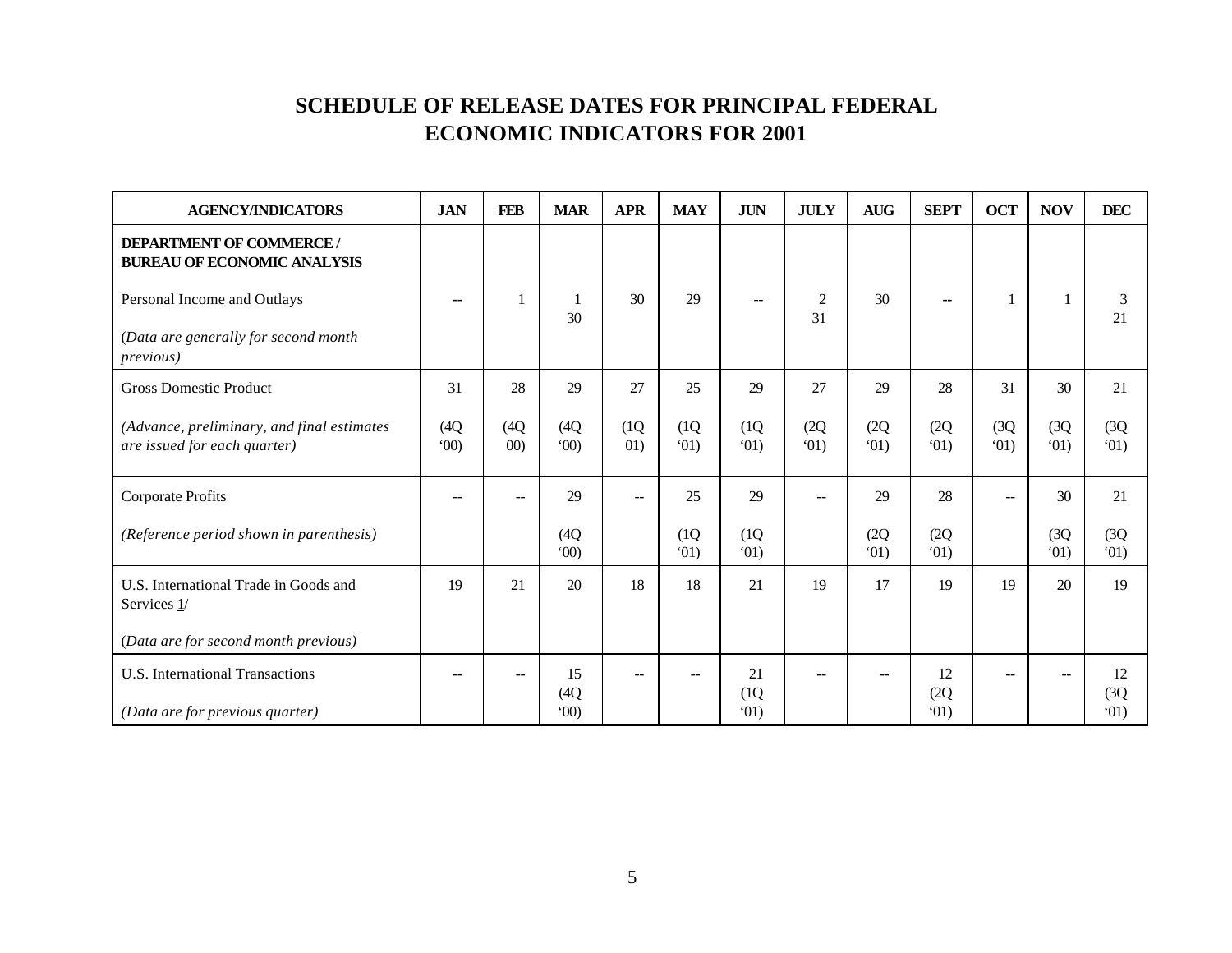| <b>AGENCY/INDICATORS</b>                                           | <b>JAN</b> | <b>FEB</b>     | <b>MAR</b> | <b>APR</b>               | <b>MAY</b>     | $\mathbf{J}\mathbf{U}\mathbf{N}$ | <b>JULY</b>    | $\mathbf{A}\mathbf{U}\mathbf{G}$ | <b>SEPT</b>    | <b>OCT</b> | <b>NOV</b> | <b>DEC</b> |
|--------------------------------------------------------------------|------------|----------------|------------|--------------------------|----------------|----------------------------------|----------------|----------------------------------|----------------|------------|------------|------------|
| <b>DEPARTMENT OF LABOR / BUREAU OF</b><br><b>LABOR STATISTICS</b>  |            |                |            |                          |                |                                  |                |                                  |                |            |            |            |
| The Employment Situation                                           | 5          | 2              | 9          | 6                        | $\overline{4}$ | 1                                | 6              | 3                                | $\overline{7}$ | 5          | 2          |            |
| (Data are for previous month)                                      |            |                |            |                          |                |                                  |                |                                  |                |            |            |            |
| Producer Price Indexes                                             | 12         | 16             | 16         | 12                       | 11             | 14                               | 13             | 10                               | 14             | 12         | 9          | 13         |
| (Data are for previous month)                                      |            |                |            |                          |                |                                  |                |                                  |                |            |            |            |
| <b>Consumer Price Index</b>                                        | 17         | 21             | 21         | 17                       | 16             | 15                               | 18             | 16                               | 18             | 19         | 16         | 14         |
| (Data are for previous month)                                      |            |                |            |                          |                |                                  |                |                                  |                |            |            |            |
| <b>Real Earnings</b>                                               | 17         | 21             | 21         | 17                       | 16             | 15                               | 18             | 16                               | 18             | 19         | 16         | 14         |
| (Data are for previous month)                                      |            |                |            |                          |                |                                  |                |                                  |                |            |            |            |
| Productivity and Costs                                             | $- -$      | $\overline{7}$ | 6          | $\overline{\phantom{a}}$ | 8              | 5                                | $\overline{a}$ | $\overline{7}$                   | 5              |            | $\tau$     | 6          |
| (Preliminary and revised estimates are issued<br>for each quarter) |            |                |            |                          |                |                                  |                |                                  |                |            |            |            |
| <b>Employment Cost Index</b>                                       | 25         |                |            | 26                       | --             |                                  | 26             |                                  |                | 25         |            |            |
| (Data are for previous month)                                      |            |                |            |                          |                |                                  |                |                                  |                |            |            |            |
| U.S. Import and Export Price Indexes                               | 11         | 15             | 15         | 11                       | 10             | 13                               | 12             | 9                                | 13             | 11         | 8          | 12         |
| (Data are for previous month)                                      |            |                |            |                          |                |                                  |                |                                  |                |            |            |            |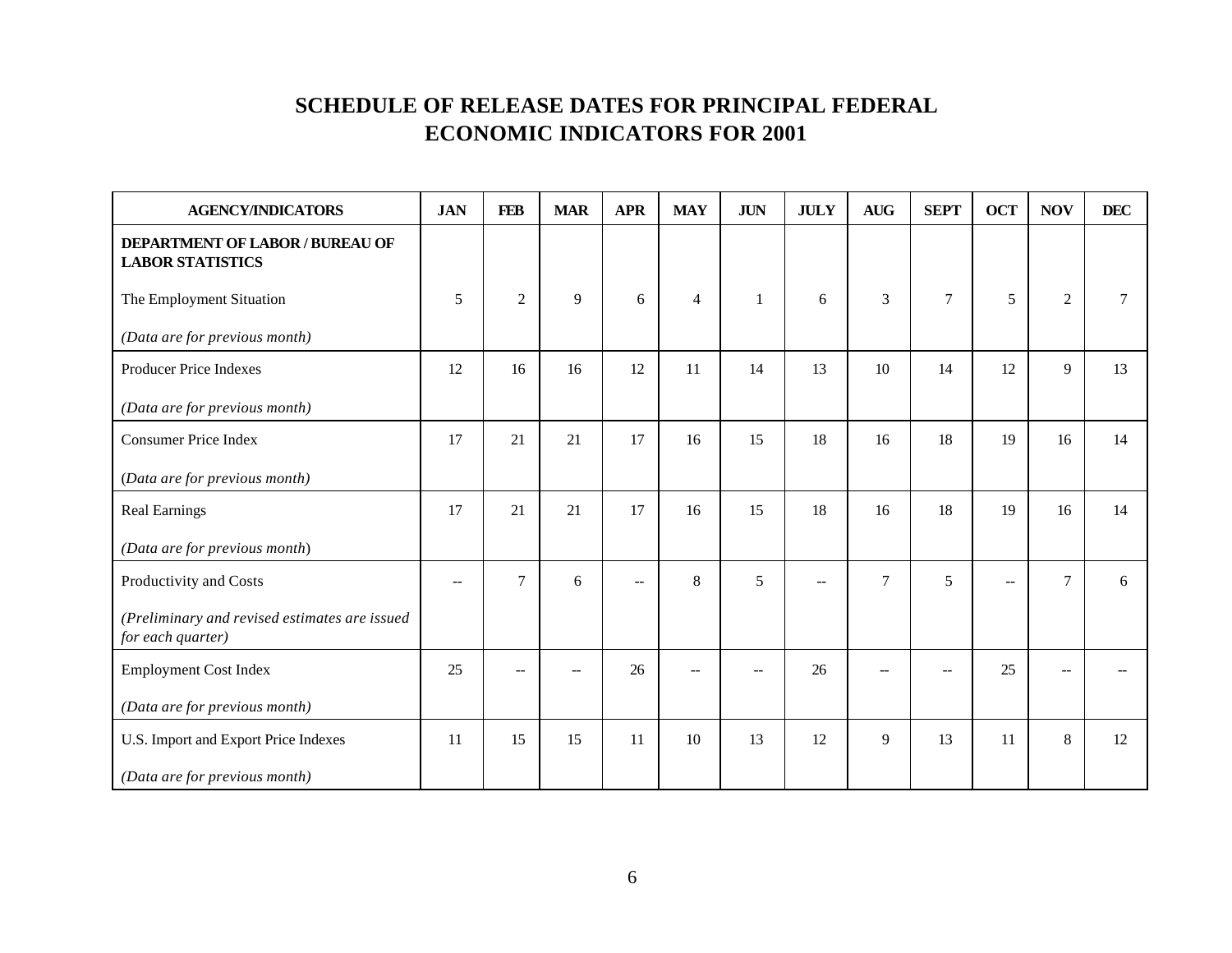| <b>AGENCY/INDICATORS</b>                                                                                            | <b>JAN</b> | <b>FEB</b> | <b>MAR</b>     | <b>APR</b> | <b>MAY</b> | <b>JUN</b> | <b>JULY</b> | $\mbox{{\bf A}\bf U}\mbox{{\bf G}}$ | <b>SEPT</b>    | <b>OCT</b> | <b>NOV</b> | <b>DEC</b> |
|---------------------------------------------------------------------------------------------------------------------|------------|------------|----------------|------------|------------|------------|-------------|-------------------------------------|----------------|------------|------------|------------|
| FEDERAL RESERVE BOARD                                                                                               |            |            |                |            |            |            |             |                                     |                |            |            |            |
| Money Stock, Liquid Assets, and Debt<br>Measures                                                                    |            |            |                |            |            |            |             |                                     |                |            |            |            |
| (Data are issued every Thursday for the week<br>ended Month of previous week)                                       |            |            |                |            |            |            |             |                                     |                |            |            |            |
| Factors Affecting Reserves of Depository<br>Institutions and Condition Statement of<br><b>Federal Reserve Banks</b> |            |            |                |            |            |            |             |                                     |                |            |            |            |
| (Data are issued every Thursday for the week<br>ended Wednesday, the day before)                                    |            |            |                |            |            |            |             |                                     |                |            |            |            |
| <b>Industrial Production and Capacity</b><br>Utilization                                                            | 17         | 16         | 16             | 17         | 14         | 15         | 17          | 15                                  | 14             | 16         | 16         | 14         |
| (Data are issued mid-month for previous<br>month)                                                                   |            |            |                |            |            |            |             |                                     |                |            |            |            |
| <b>Selected Interest Rates</b>                                                                                      | 2          | 6          | 6              | 3          | 8          | 5          | 3           | $\tau$                              | $\overline{4}$ | 2          | 6          |            |
| (Data are issued the first Tuesday of each<br>month for previous month)                                             |            |            |                |            |            |            |             |                                     |                |            |            |            |
| <b>Consumer Installment Credit</b>                                                                                  | 8          | 7          | $\overline{7}$ | 6          | $\tau$     | $\tau$     | 9           | $\overline{7}$                      | 10             | 5          | $\tau$     |            |
| (Data are issued about the fifth working day<br>of the month for second month previous)                             |            |            |                |            |            |            |             |                                     |                |            |            |            |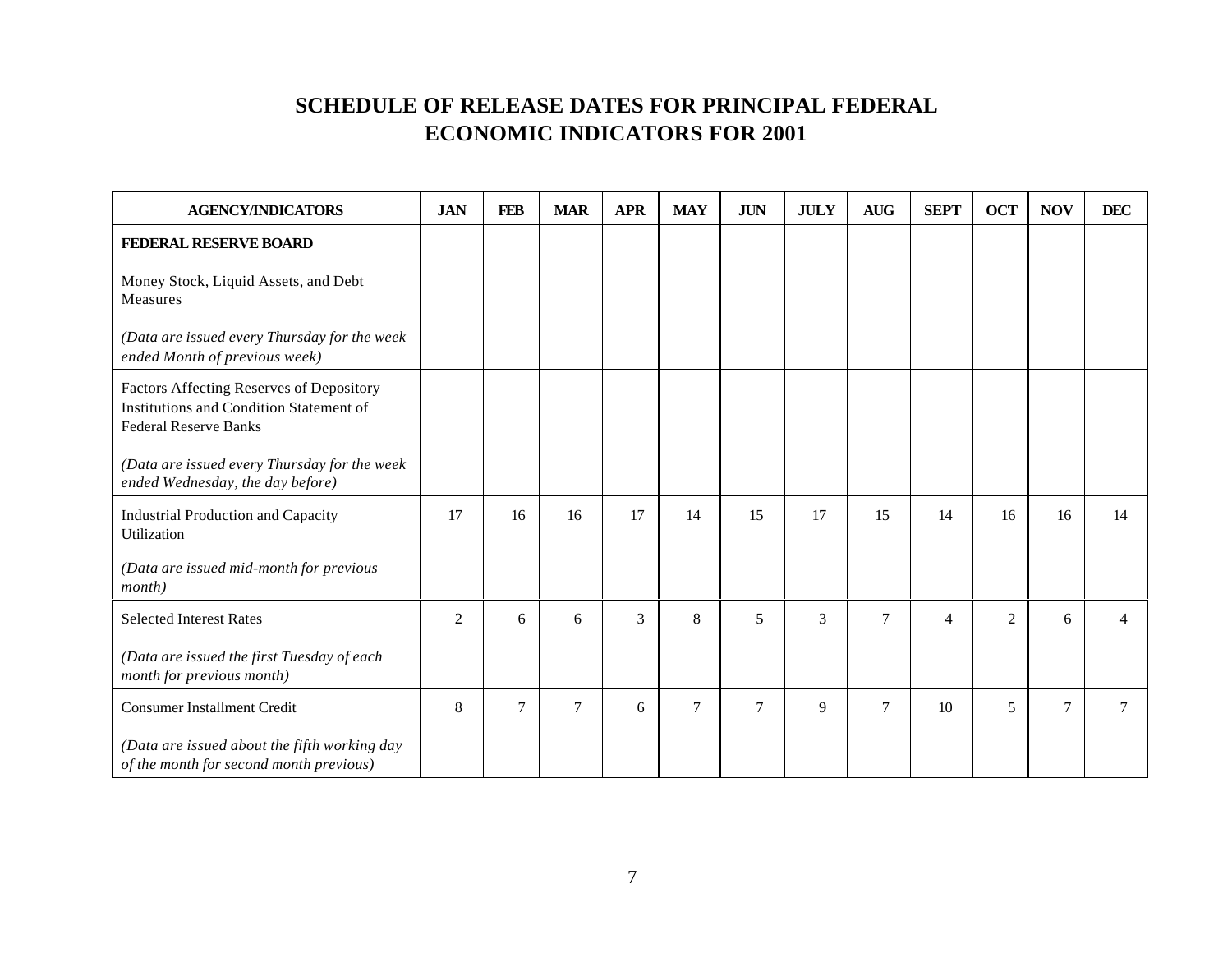| <b>AGENCY/INDICATORS</b>                                                  | <b>JAN</b> | FEB          | <b>MAR</b> | <b>APR</b> | <b>MAY</b> | <b>JUN</b> | <b>JULY</b> | <b>AUG</b> | <b>SEPT</b> | <b>OCT</b>     | <b>NOV</b> | <b>DEC</b> |
|---------------------------------------------------------------------------|------------|--------------|------------|------------|------------|------------|-------------|------------|-------------|----------------|------------|------------|
| <b>DEPARTMENT OF THE TREASURY/</b><br><b>FINANCIAL MANAGEMENT SERVICE</b> |            |              |            |            |            |            |             |            |             |                |            |            |
| Treasury Statement (The Monthly "Budget")                                 | 22         | $^{\circ}$ 1 | 20         | 19         | 18         | 20         | 20          | 20         | 21          | $\overline{4}$ | ◠<br>4.    | 20         |
| (Data are for the previous month)                                         |            |              |            |            |            |            |             |            |             |                |            |            |